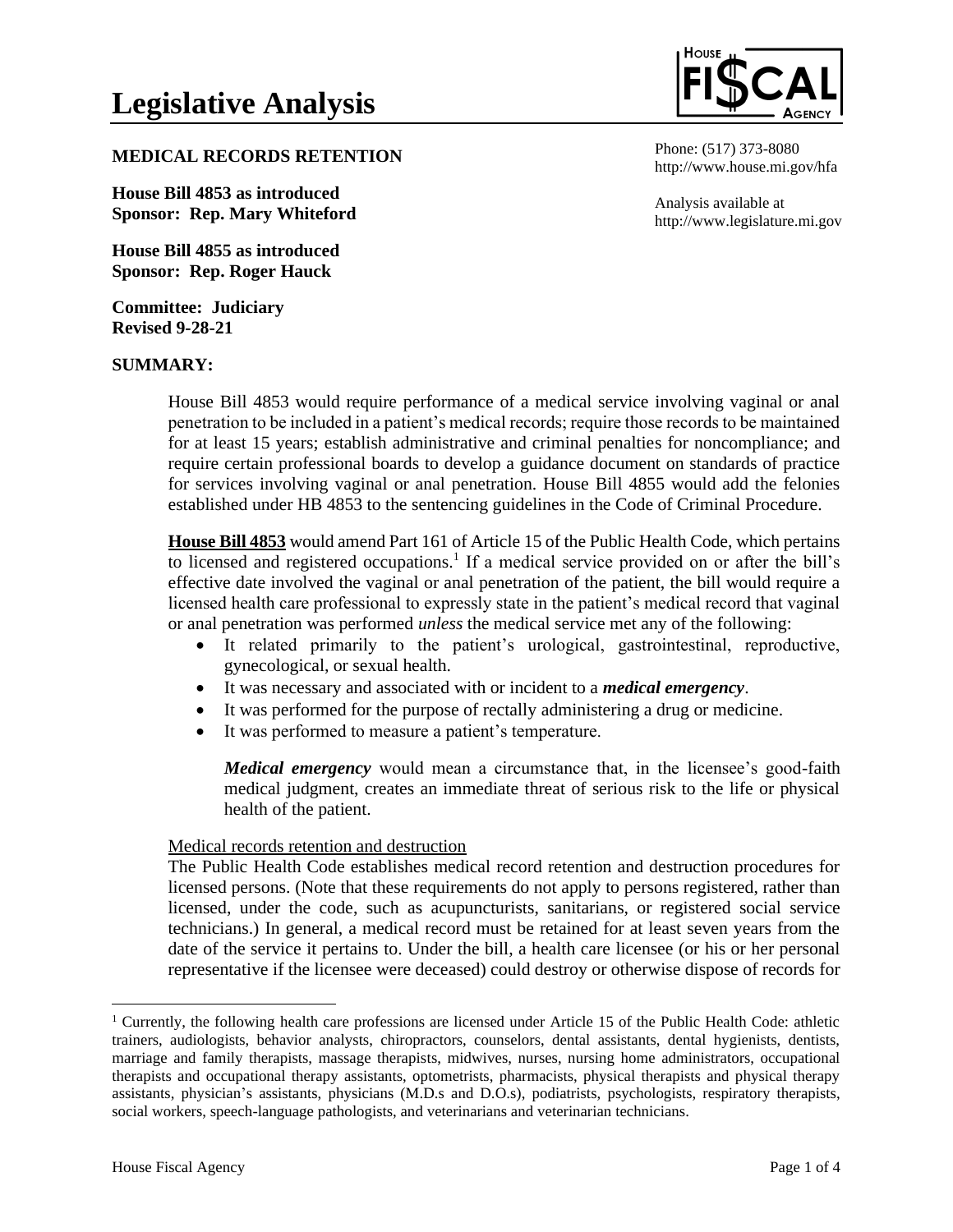a medical service performed on or after the bill's effective date that requires recording the vaginal or anal penetration of a patient only after they had been maintained for 15 years.

### Guidance by medical boards

The bill would require the Michigan Board of Medicine, which governs doctors of medicine (M.D.s); the Board of Osteopathic Medicine and Surgery, which governs doctors of osteopathic medicine (D.O.s); the Board of Chiropractic; the Board of Physical Therapy; and the Board of Athletic Training each to create a document to provide guidance to licensees on generally accepted standards of practice for services involving vaginal or anal penetration (including internal pelvic floor treatments). For M.D.s and D.O.s, the respective boards would not have to include in the document guidance on medical services that primarily relate to a patient's urological, gastrointestinal, reproductive, gynecological, or sexual health; that are performed to measure a patient's temperature; or that are performed for the purpose of rectally administering a drug or medicine.

In creating the required documents, the boards would have to consult with appropriate professional associations and other interested stakeholders. The boards would have to make the required document publicly available within one year after the bill becomes law.

### Health facilities and agencies: records documentation, retention, and destruction

If a medical service provided to a patient on or after the bill's effective date involved the vaginal or anal penetration of the patient, the bill would require a *health facility or agency*<sup>2</sup> to ensure that the patient's medical record expressly states that vaginal or anal penetration was performed *unless* the medical service met any of the following conditions:

- It related primarily to the patient's urological, gastrointestinal, reproductive, gynecological, or sexual health.
- It was necessary and associated with or incident to a medical emergency.
- It was performed for the purpose of rectally administering a drug or medicine.
- It was performed to measure a patient's temperature.

In general, the Public Health Code requires a health facility or agency to maintain records for a minimum of seven years. The bill would require a minimum retention period of 15 years if the service was performed on or after the bill's effective date *and* either of the following applied:

- The record included a medical service involving the vaginal or anal penetration of a patient. This would not apply to a record for a medical service meeting any of the exclusionary criteria for documentation described above.
- The patient filed a complaint with the health facility or agency alleging *sexual misconduct* by an individual employed by, under contract to, or granted privileges by the health facility or agency.

*Sexual misconduct* would mean sexual penetration under the pretext of medical treatment; female genital mutilation of a child; accosting, enticing, or soliciting a child for an immoral purpose; child pornography; or criminal sexual conduct in the first, second, third, or fourth degree or assault with intent to commit criminal sexual conduct

<sup>2</sup> *Health facility or agency* means an ambulance operation, aircraft transport operation, nontransport prehospital life support operation, or medical first response service; county medical care facility; freestanding surgical outpatient facility; health maintenance organization; home for the aged; hospital; nursing home; facility or agency previously listed that is located in a university, college, or other educational institution; hospice; or hospice residence.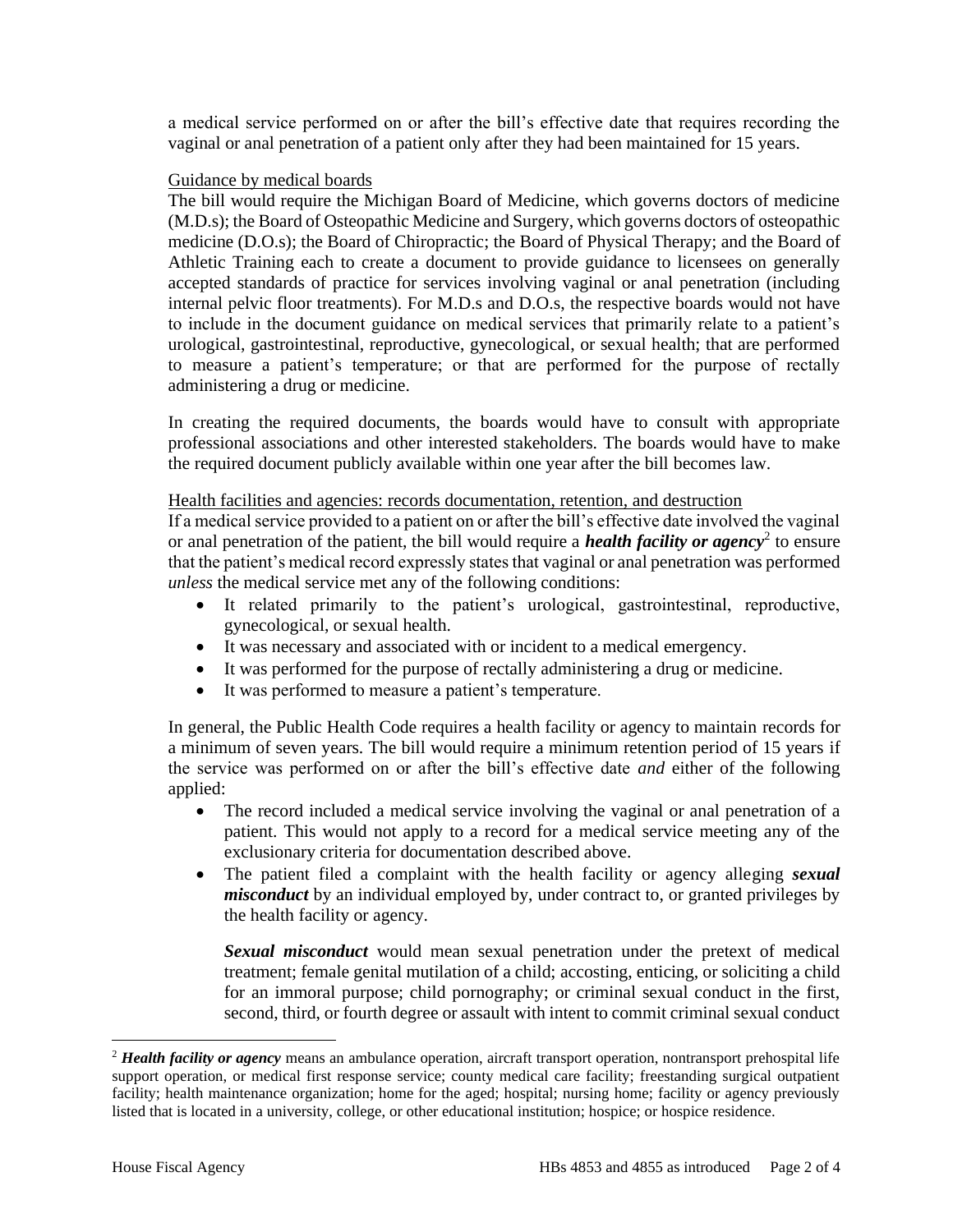in the first, second, or third degree, regardless of whether the conduct resulted in a criminal conviction.

Specifically, a health facility or agency could only destroy or dispose of a medical record for a medical service involving vaginal or anal penetration after having retained it for 15 years.

### Penalties for noncompliance

The bill would add a new section authorizing the following administrative and criminal penalties for a violation of the requirement to document a medical service involving vaginal or anal penetration in a patient's medical record:

**Person** (individual licensee):

- For a first violation: administrative fine of up to \$1,000.
- For a second violation: administrative fine of up to \$2,500.
- For a third or subsequent violation *or* if the violation was a result of gross negligence: misdemeanor punishable by imprisonment for up to 180 days or a fine of up to \$5,000, or both.
- For an intentional violation: felony punishable by imprisonment for up to two years or a fine of up to \$7,500, or both.

Imposing these penalties would not limit any other sanction or additional action a disciplinary subcommittee is authorized to impose or take.

### **Licensed health facility or agency**:

- For a first violation: administrative fine of up to \$2,500.
- For a second violation: administrative fine of up to \$5,000.
- For a third or subsequent violation: misdemeanor punishable by imprisonment for up to 180 days or a fine of up to \$7,500, or both.
- For a violation that is the result of gross negligence: misdemeanor punishable by imprisonment for up to 180 days or a fine of \$10,000, or both.
- For an intentional violation: felony punishable by imprisonment for up to two years or a fine of up to \$10,000, or both.

The above penalties would not limit any other sanction LARA is authorized to impose on a health facility or agency.

MCL 333.16213 et al.

**House Bill 4855** would place the felony penalties established by HB 4853 in the sentencing guidelines chapter of the Code of Criminal Procedure. The intentional omission of a medical service involving vaginal or anal penetration from a patient's medical record would be a class G crime against the public trust with a statutory maximum term of imprisonment of two years whether committed by a health professional or by a health facility or agency.

The bill is tie-barred to HB 4853, which means that it cannot take effect unless HB 4853 is also enacted.

MCL 777.13n

Each bill would take effect 90 days after being enacted.